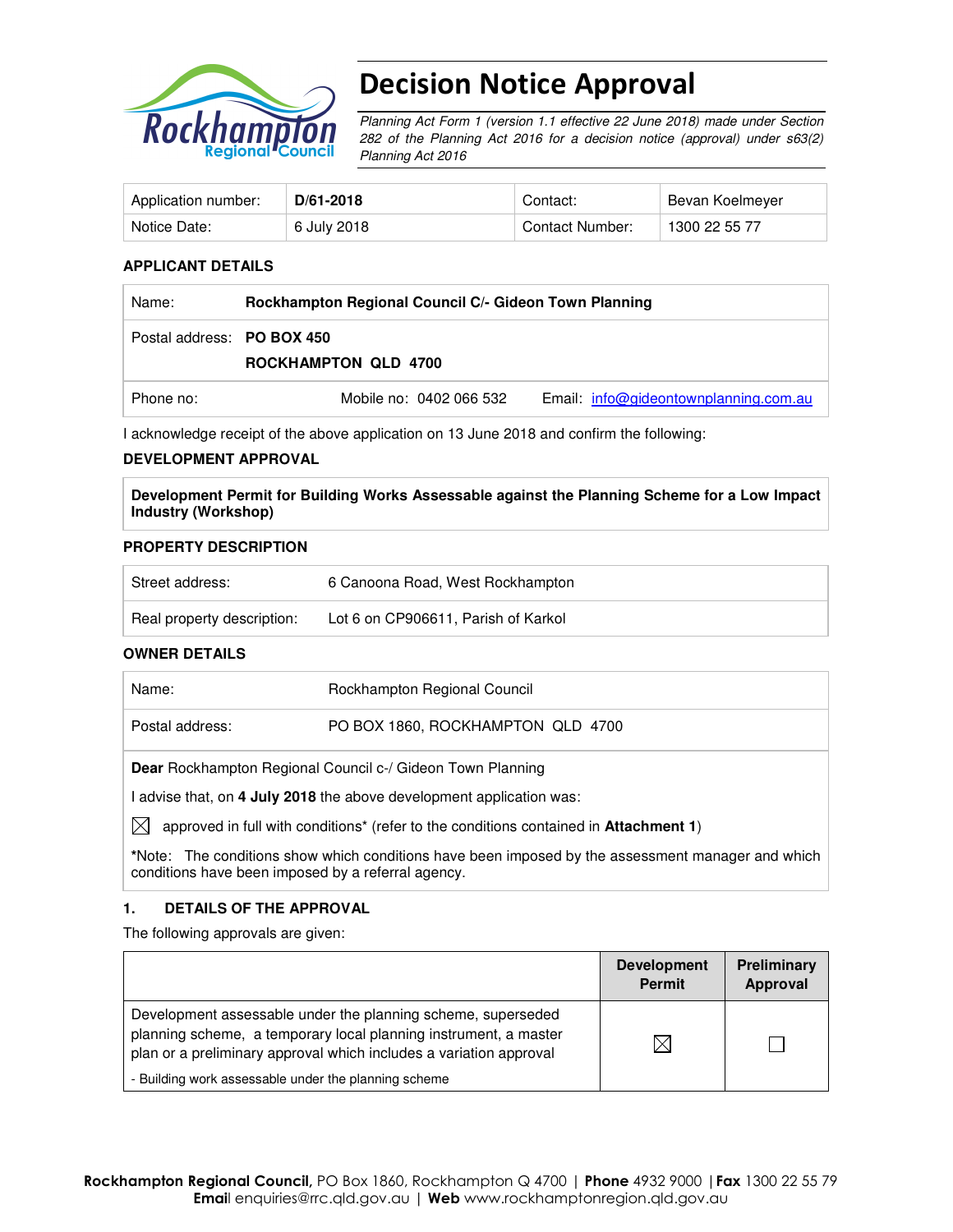## **2. CONDITIONS**

This approval is subject to the conditions in Attachment 1.

#### **3. FURTHER DEVELOPMENT PERMITS REQUIRED**

Please be advised that the following development permits are required to be obtained before the development can be carried out:

| Type of development permit required | Subject of the required development permit |
|-------------------------------------|--------------------------------------------|
| Plumbing and Drainage Works         |                                            |
| <b>Building Works</b>               | <b>Demolition Works</b>                    |
|                                     | <b>Building Works</b>                      |

#### **4. REFERRAL AGENCIES** NIL

## **5. THE APPROVED PLANS**

**The approved development must be completed and maintained generally in accordance with the approved drawings and documents:** 

| Drawing/Report Title        | <b>Prepared by</b> | Date       | Reference Number     | Version/<br>Issue        |
|-----------------------------|--------------------|------------|----------------------|--------------------------|
| Floor Plan                  | Plan A Building    | 8 May 2018 | 18.29, Sheet 2 of 19 | $\overline{\phantom{a}}$ |
| Elevations A and B          | Plan A Building    | 8 May 2018 | 18.29, Sheet 3 of 19 | $\overline{\phantom{a}}$ |
| Elevation C and Section X-X | Plan A Building    | 8 May 2018 | 18.29, Sheet 4 of 19 | $\overline{\phantom{a}}$ |
| Site Plan                   | -                  | Undated    | Sheet 19 of 19       | $\overline{\phantom{a}}$ |

### **6. CURRENCY PERIOD FOR THE APPROVAL (s.85 of the Planning Act)**

The standard currency periods stated in section 85 of Planning Act 2016 apply to each aspect of development in this approval, if not stated in the conditions of approval attached.

### **7. STATEMENT OF REASONS**

| Description of the<br>development | The proposed development is for Building Works Assessable against the<br>Planning Scheme for a Low Impact Industry (Workshop)                                                                                                                                                                                                                                   |  |  |
|-----------------------------------|-----------------------------------------------------------------------------------------------------------------------------------------------------------------------------------------------------------------------------------------------------------------------------------------------------------------------------------------------------------------|--|--|
| <b>Reasons for Decision</b>       | The proposal does not further intensify land uses or structures on the<br>a)<br>site. Therefore there is no material increase to the potential flood<br>impacts to people or property.                                                                                                                                                                          |  |  |
|                                   | The proposed use does not compromise the strategic framework in the<br>b)<br>Rockhampton Region Planning Scheme 2015;                                                                                                                                                                                                                                           |  |  |
|                                   | Assessment of the development against the relevant zone purpose,<br>C)<br>planning scheme codes and planning scheme policies demonstrates<br>that the proposed development will not cause significant adverse<br>impacts on the surrounding natural environment, built environment and<br>infrastructure, community facilities, or local character and amenity; |  |  |
|                                   | The proposed development does not compromise the relevant State<br>d)<br>Planning Policy; and                                                                                                                                                                                                                                                                   |  |  |
|                                   | On balance, the application should be approved because the<br>e)<br>circumstances favour Council exercising its discretion to approve the<br>application even though the development does not comply with an<br>aspect of the assessment benchmarks.                                                                                                            |  |  |
| <b>Assessment</b>                 | The proposed development was assessed against the following assessment                                                                                                                                                                                                                                                                                          |  |  |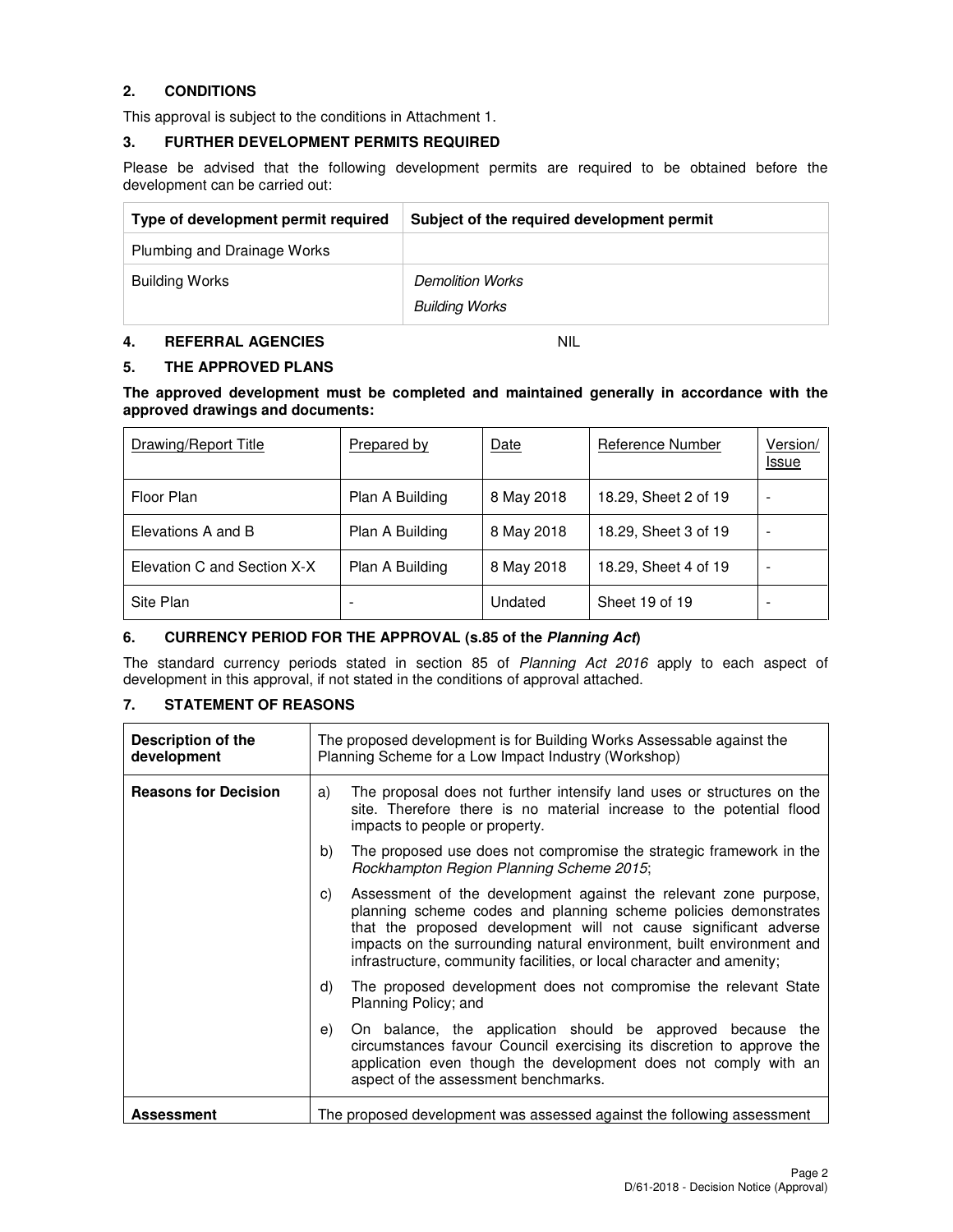| <b>Benchmarks</b>                                         | benchmarks:<br>Flood hazard overlay code.                                                                                                             |                                                                                                                                                                                                                                                                                                                                                                      |  |  |
|-----------------------------------------------------------|-------------------------------------------------------------------------------------------------------------------------------------------------------|----------------------------------------------------------------------------------------------------------------------------------------------------------------------------------------------------------------------------------------------------------------------------------------------------------------------------------------------------------------------|--|--|
| <b>Compliance with</b><br>assessment<br><b>benchmarks</b> | The development was assessed against all of the assessment benchmarks<br>listed above and complies with all of these with the exception listed below. |                                                                                                                                                                                                                                                                                                                                                                      |  |  |
|                                                           | <b>Assessment</b><br><b>Benchmark</b>                                                                                                                 | Reasons for the approval despite non-<br>compliance with benchmark                                                                                                                                                                                                                                                                                                   |  |  |
|                                                           | Flood hazard overlay<br>code                                                                                                                          | The proposal includes the demolition of an<br>existing building and the reinstatement of this<br>gross floor area as an extension to an existing<br>building. The development does not result in a<br>further intensification of land uses or structures<br>on-site. Therefore it does not materially increase<br>the potential flood impacts to people or property. |  |  |
| <b>Matters prescribed by</b>                              | (i)<br>The State Planning Policy – Part E;                                                                                                            |                                                                                                                                                                                                                                                                                                                                                                      |  |  |
| regulation                                                | (ii)<br>The Central Queensland Regional Plan;                                                                                                         |                                                                                                                                                                                                                                                                                                                                                                      |  |  |
|                                                           | (iii)                                                                                                                                                 | The Rockhampton Region Planning Scheme 2015.                                                                                                                                                                                                                                                                                                                         |  |  |
|                                                           | The common material, being the material submitted with the application.<br>(iv)                                                                       |                                                                                                                                                                                                                                                                                                                                                                      |  |  |

### **8. APPEAL RIGHTS**

The rights of an applicant to appeal to a tribunal or the Planning and Environment Court against a decision about a development application are set out in chapter 6, part 1 of the Planning Act 2016. There may also be a right to make an application for a declaration by a tribunal (see chapter 6, part 2 of the Planning Act 2016).

### Appeal by an applicant

An applicant for a development application may appeal to the Planning and Environment Court against the following:

- the refusal of all or part of the development application
- a provision of the development approval
- the decision to give a preliminary approval when a development permit was applied for
- a deemed refusal of the development application.

An applicant may also have a right to appeal to the Development tribunal. For more information, see schedule 1 of the Planning Act 2016.

The timeframes for starting an appeal in the Planning and Environment Court are set out in section 229 of the Planning Act 2016.

**Attachment 2** is an extract from the Planning Act 2016 that sets out the applicant's appeal rights and the appeal rights of a submitter.

#### **9. WHEN THE DEVELOPMENT APPROVAL TAKES EFFECT**

This development approval takes effect:

From the time the decision notice is given  $-$  if there is no submitter and the applicant does not appeal the decision to the court.

Or

When the submitter's appeal period ends – if there is a submitter and the applicant does not appeal the decision to the court.

Or

Subject to the decision of the court, when the appeal is finally decided  $-$  if an appeal is made to the court.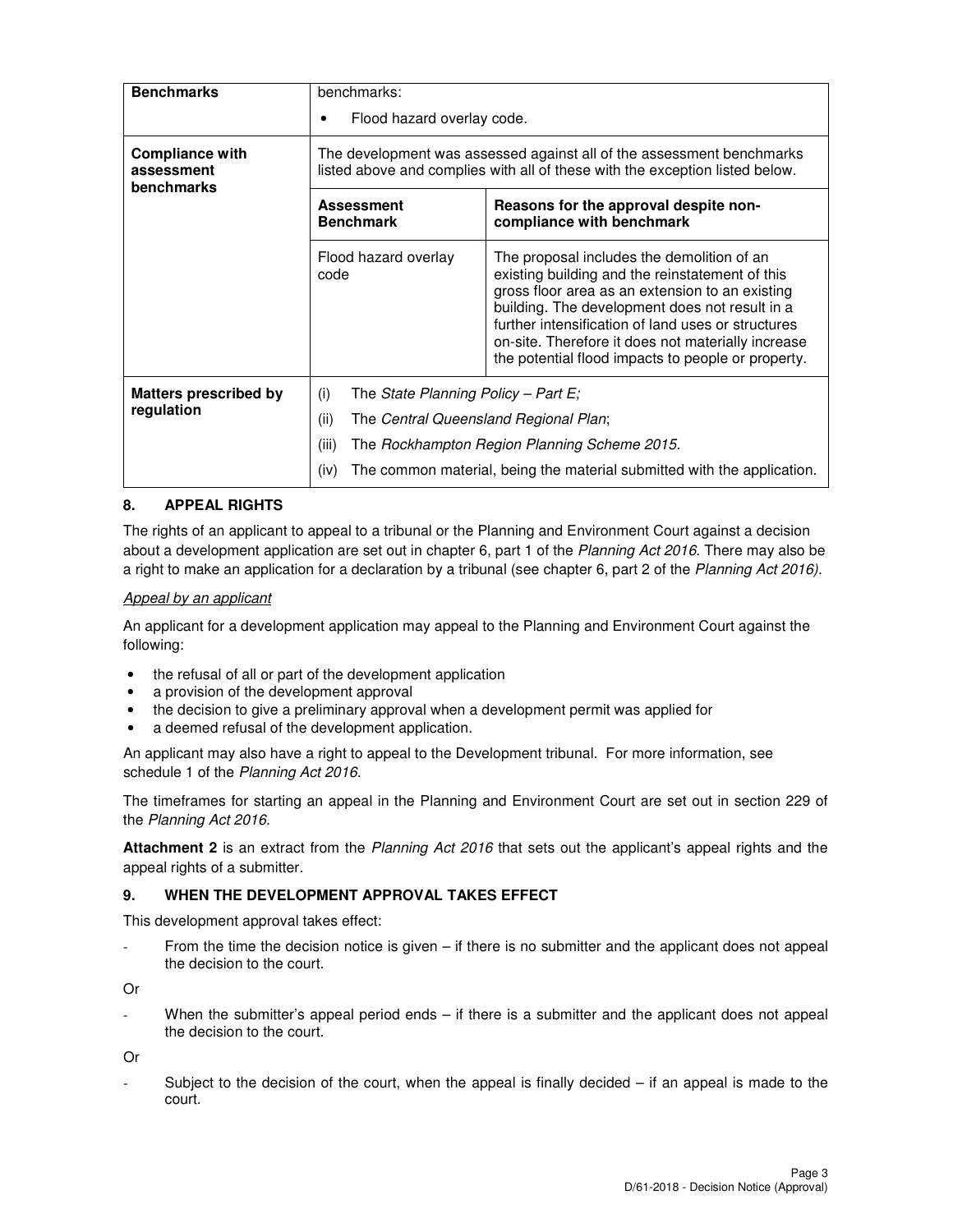This approval will lapse unless substantially commenced within the above stated currency periods (refer to sections 85 of Planning Act 2016 for further details).

#### **10. ASSESSMENT MANAGER**

| Name: | Tarnya Fitzgibbon<br><b>COORDINATOR</b> | Signature: | Date: 6 July 2018 |
|-------|-----------------------------------------|------------|-------------------|
|       | <b>DEVELOPMENT ASSESSMENT</b>           |            |                   |

#### **Attachment 1 – Conditions of the approval**

**Part 1 – Conditions imposed by the assessment manager** [Note: where a condition is imposed about infrastructure under Chapter 4 of the Planning Act 2016, the relevant provision of the Act under which this condition was imposed must be specified.]

#### **Attachment 2—Extract on appeal rights**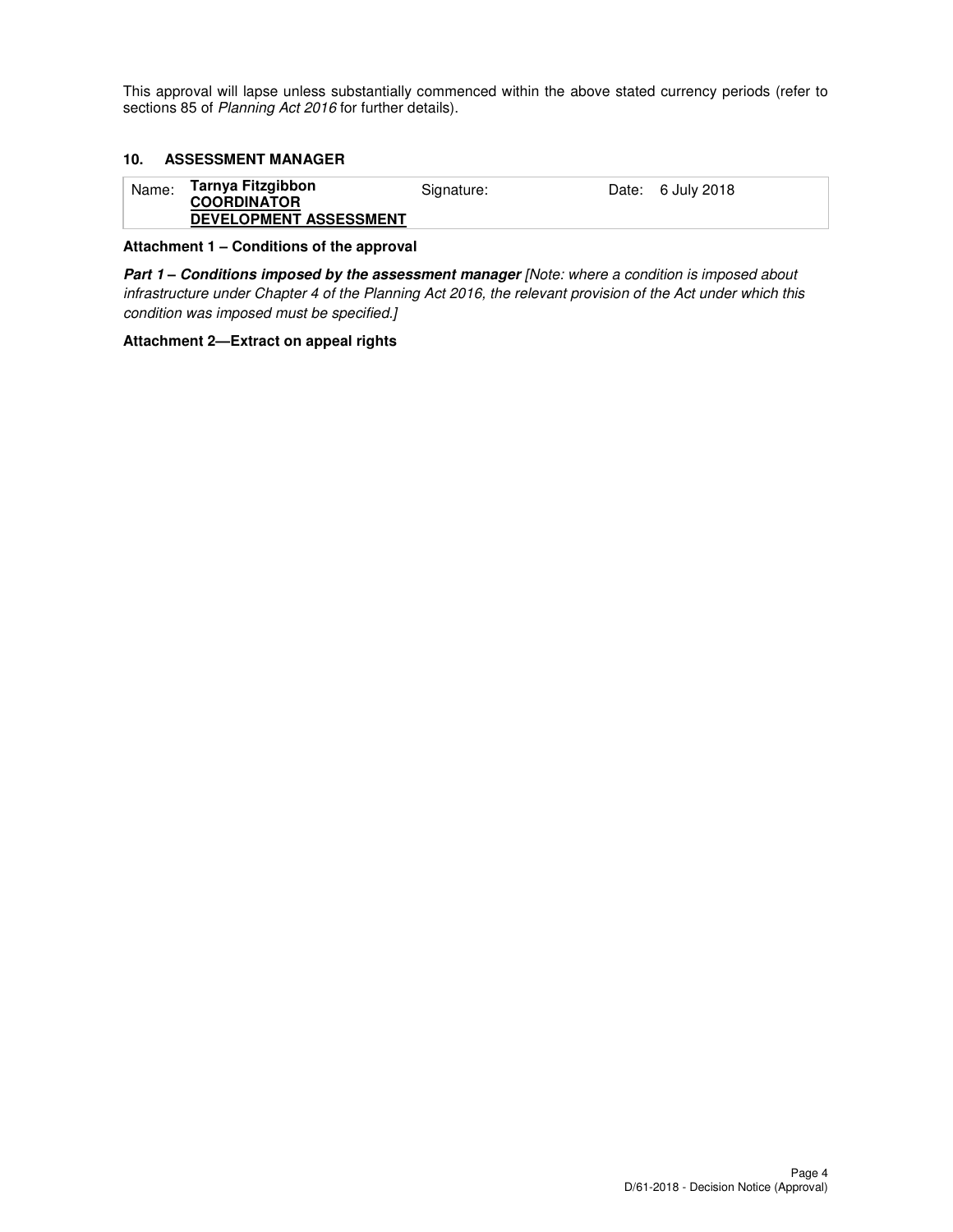

## **Attachment 1 – Part 1 Rockhampton Regional Council Conditions**

Planning Act 2016

- 1.0 ADMINISTRATION
- 1.1 The Developer and his employee, agent, contractor or invitee is responsible for ensuring compliance with the conditions of this development approval.
- 1.2 Where these Conditions refer to "Council" in relation to requiring Council to approve or to be satisfied as to any matter, or conferring on the Council a function, power or discretion, that role may be fulfilled in whole or in part by a delegate appointed for that purpose by the Council.
- 1.3 All conditions, works, or requirements of this development approval must be undertaken and completed:
	- 1.3.1 to Council's satisfaction;
	- 1.3.2 at no cost to Council; and
	- 1.3.3 prior to issue of the Certificate of Classification for the Building Works,

unless otherwise stated.

- 1.4 Infrastructure requirements of this development approval must be contributed to the relevant authorities, where applicable, at no cost to Council, prior to issue of the Certificate of Classification for the Building Works unless otherwise stated.
- 1.5 The following further Development Permits must be obtained prior to the commencement of any works associated with their purposes:
	- 1.5.1 Plumbing and Drainage Works; and
	- 1.5.2 Building Works:
		- (i) Demolition Works; and
		- (ii) Building Works.
- 1.6 All Development Permits for Plumbing and Drainage Works must be obtained prior to the issue of a Development Permit for Building Works.
- 1.7 All works must be designed, constructed and maintained in accordance with the relevant Council policies, guidelines and standards, unless otherwise stated.
- 1.8 All engineering drawings/specifications, design and construction works must be in accordance with the requirements of the relevant Australian Standards and must be approved, supervised and certified by a Registered Professional Engineer of Queensland.
- 2.0 APPROVED PLANS AND DOCUMENTS
- 2.1 The approved development must be completed and maintained generally in accordance with the approved plans and documents, except where amended by any condition of this development approval:

| Drawing/Report Title | Prepared by     | Date       | <b>Reference Number</b> | <b>Version</b><br>/Issue |
|----------------------|-----------------|------------|-------------------------|--------------------------|
| Floor Plan           | Plan A Building | 8 May 2018 | 18.29, Sheet 2 of 19    |                          |
| Elevations A and B   | Plan A Building | 8 May 2018 | 18.29, Sheet 3 of 19    |                          |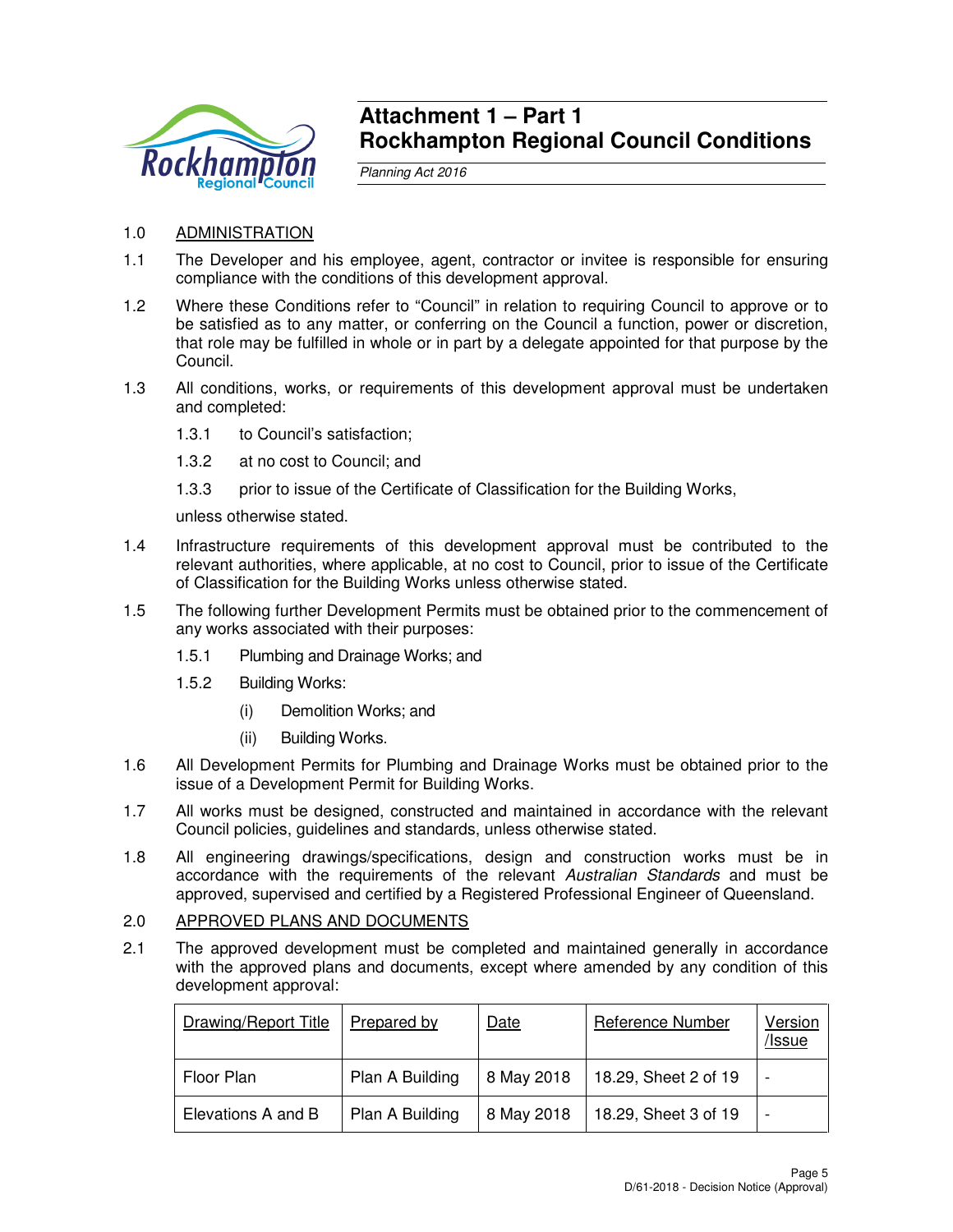| Drawing/Report Title           | Prepared by     | Date       | <b>Reference Number</b> | Version<br>/Issue |
|--------------------------------|-----------------|------------|-------------------------|-------------------|
| Elevation C and<br>Section X-X | Plan A Building | 8 May 2018 | 18.29, Sheet 4 of 19    | -                 |
| Site Plan                      |                 | Undated    | Sheet 19 of 19          |                   |

- 2.2 Where there is any conflict between the conditions of this development approval and the details shown on the approved plans and documents, the conditions of this development approval must prevail.
- 2.3 Where conditions require the above plans or documents to be amended, the revised document(s) must be submitted for approval by Council prior to issue of the Certificate of Classification for the Building Works.

## 3.0 PLUMBING AND DRAINAGE WORKS

A Development Permit for Plumbing and Drainage Works must be obtained for the removal and/or demolition of any existing structure on the development site.

Note: The existing sewerage and water connection point(s) for the existing shed being demolished must be disconnected.

- 3.1 All internal plumbing and drainage works must be designed and constructed in accordance with the approved plans (refer to condition 2.1), Capricorn Municipal Development Guidelines, Water Supply (Safety and Reliability) Act 2008, Plumbing and Drainage Act 2002, Council's Plumbing and Drainage Policies and the provisions of a Development Permit for Plumbing and Drainage Works.
- 3.2 The development must be connected to Council's reticulated sewerage and water networks.
- 3.3 The existing sewerage and water connection points for the existing shed being extended, must be retained and upgraded, if necessary, to service the development.
- 3.4 The finished sewerage lamphole surface must be at a sufficient level to avoid ponding of stormwater above the top of the chamber. A heavy duty trafficable lid must be provided in the trafficable area.
- 3.5 Sewer connections located within trafficable areas must be raised or lowered to suit the finished surface levels and must be provided with heavy duty trafficable lids.
- 3.6 All sanitary drainage works must comply with Australian Plumbing and Drainage Standard AS3500 Part 2 section 3 and 4 for flood affected areas.

### 4.0 ROOF AND ALLOTMENT DRAINAGE WORKS

- 4.1 All roof and allotment runoff from the development must be directed to a lawful point of discharge and must not restrict, impair or change the natural flow of runoff water or cause a nuisance to surrounding land or infrastructure.
- 4.2 The development must not increase peak stormwater runoff for a selected range of storm events up to and including a one per cent (1%) Annual exceedance probability storm event, for the post-development conditions.

## 5.0 BUILDING WORKS

- 5.1 A Development Permit for Building Works must be obtained for the removal and/or demolition of any existing structure on the development site.
- 5.2 All non-habitable areas subjected to flood inundation during a one per cent (1%) Annual exceedance probability flood event must be designed and constructed using suitable flood resilient materials.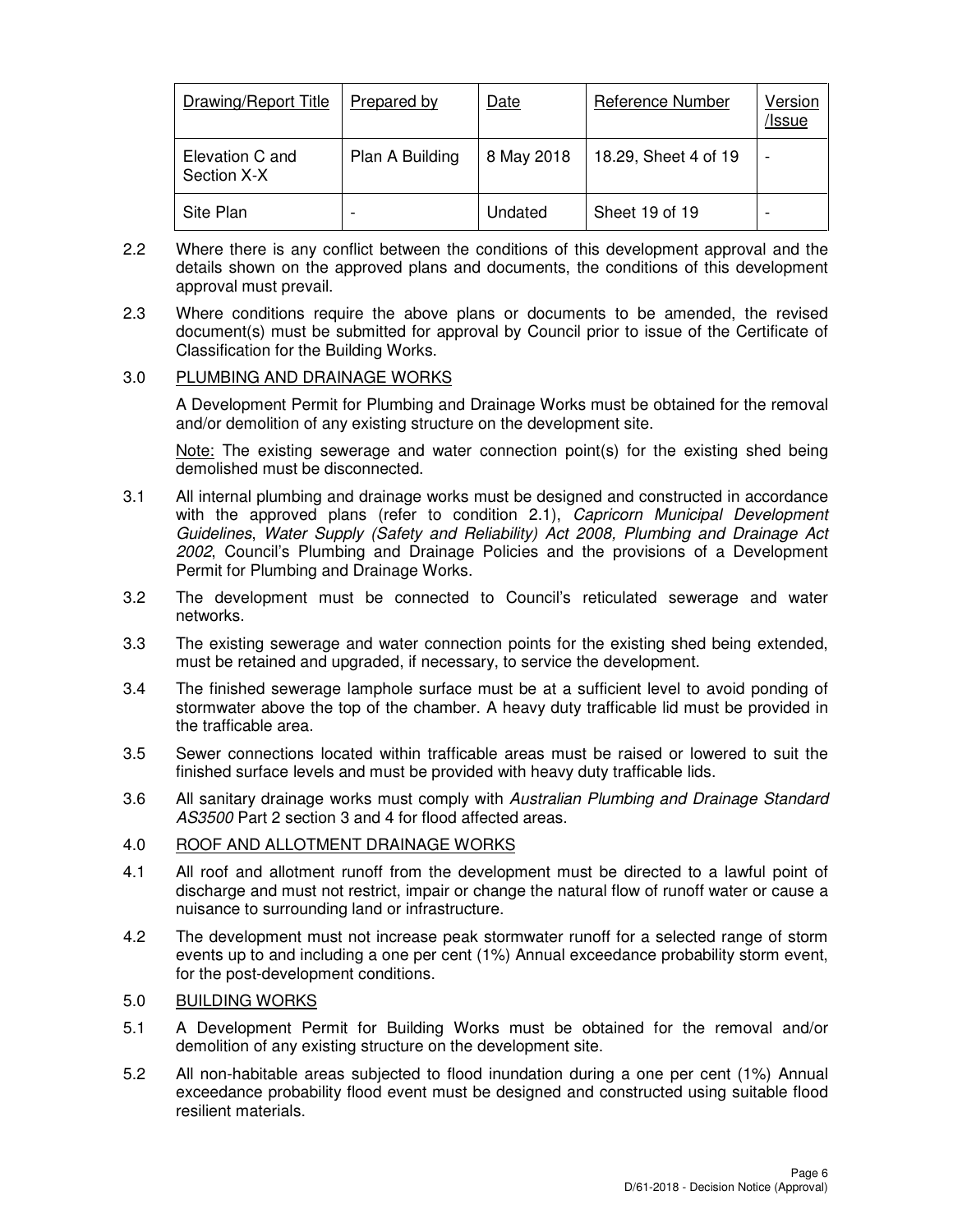- 5.3 All electrical and telecommunication services and utilities connected to the property, including electrical outlets, must be designed and installed at such a height that they are a minimum of 500 millimetres above a one per cent (1%) Annual exceedance probability flood level.
- 5.4 Any lighting devices associated with the development, such as sensory lighting, must be positioned on the development site and shielded so as not to cause glare or other nuisance to nearby residents and motorists. Night lighting must be designed, constructed and operated in accordance with Australian Standard AS4282 "Control of the obtrusive effects of outdoor lighting".
- 5.5 Any application for a Development Permit for Building Works must be accompanied by a detailed structural engineering report and a building certificate prepared by a suitably qualified Registered Professional Engineer of Queensland, which demonstrates that the building has been designed to withstand the forces created by floodwaters and debris loading.

## 6.0 ASSET MANAGEMENT

- 6.1 Any alteration necessary to electricity, telephone, water mains, sewerage mains, and/or public utility installations resulting from the development or in connection with the development, must be undertaken and completed at no cost to Council.
- 6.2 Any damage to existing stormwater, water supply and sewerage infrastructure, kerb and channel, pathway or roadway (including removal of concrete slurry from public land and Council infrastructure), that occurs while any works are being carried out in association with this development approval must be repaired at full cost to the developer. This includes the reinstatement of any existing traffic signs or pavement markings that may have been removed or damaged.

## 7.0 OPERATING PROCEDURES

- 7.1 All construction materials, waste, waste skips, machinery and contractors' vehicles must be located and stored or parked within the development site.
- 7.2 All hazardous materials must be stored a minimum of 500 millimetres above a one per cent (1%) Annual exceedance probability flood inundation level.

## ADVISORY NOTES

### NOTE 1. Aboriginal Cultural Heritage

It is advised that under section 23 of the Aboriginal Cultural Heritage Act 2003, a person who carries out an activity must take all reasonable and practicable measures to ensure the activity does not harm Aboriginal cultural heritage (the "cultural heritage duty of care"). Maximum penalties for breaching the duty of care are listed in the Aboriginal cultural heritage legislation. The information on Aboriginal cultural heritage is available on the Department of Aboriginal and Torres Strait Islander and Partnerships website www.datsima.qld.gov.au.

### NOTE 2. Asbestos Removal

Any demolition and/or removal works involving asbestos materials must be undertaken in accordance with the requirements of the Work Health and Safety Act 2011 and Public Health Act 2005.

## NOTE 3. General Environmental Duty

General environmental duty under the *Environmental Protection Act 1994* prohibits unlawful environmental nuisance caused by noise, aerosols, particles, dust, ash, fumes, light, odour or smoke beyond the boundaries of the development site during all stages of the development including earthworks, construction and operation.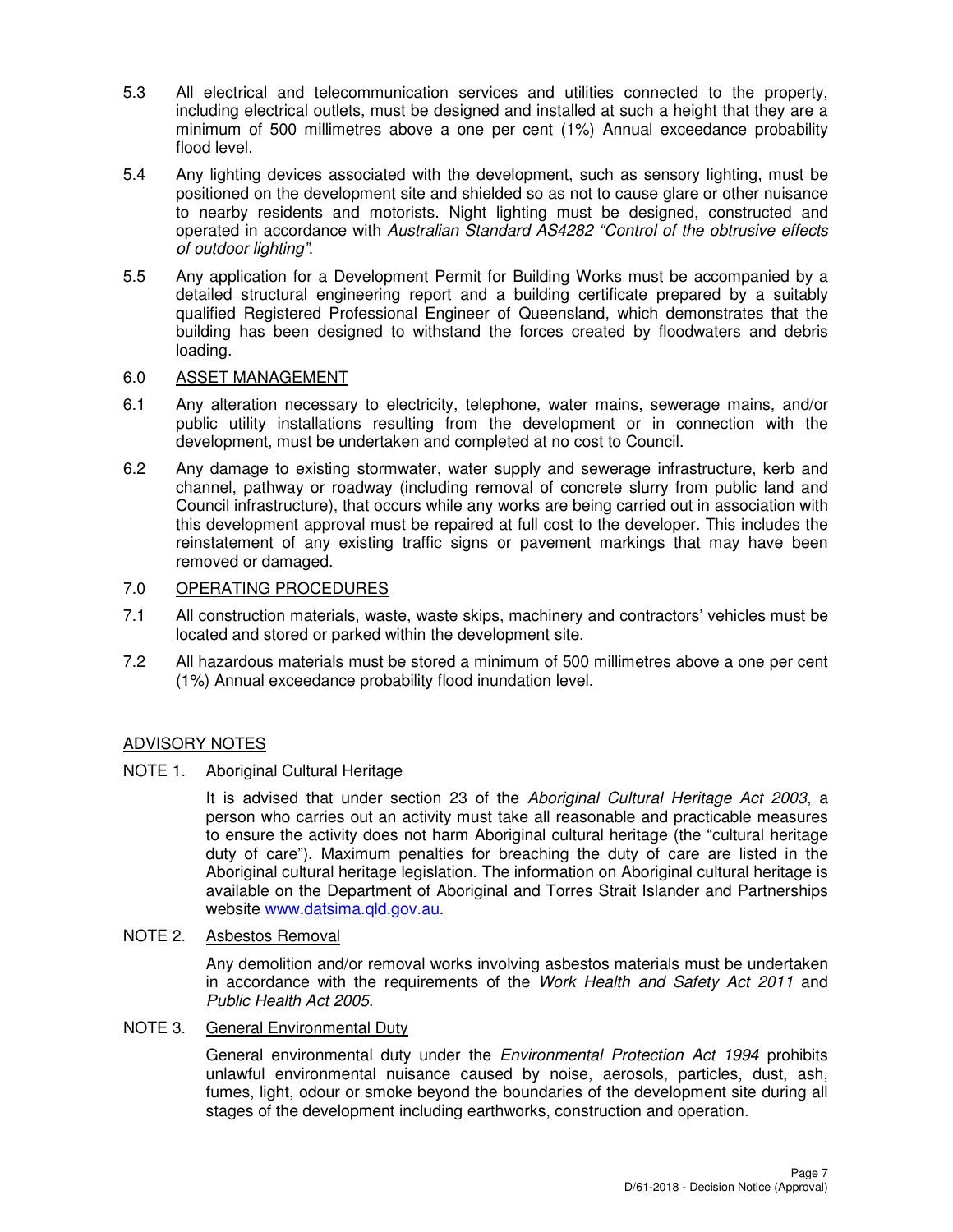## NOTE 4. General Safety Of Public During Construction

The Work Health and Safety Act 2011 and Manual of Uniform Traffic Control Devices must be complied with in carrying out any construction works, and to ensure safe traffic control and safe public access in respect of works being constructed on a road.

## NOTE 5. Flood Contingency Plan

The developer must prepare a Flood Contingency Plan for the subject site that addresses, but is not limited to, the following:

- Evacuation times;
- Evacuation routes;
- Types of vehicles required for evacuation purposes; and
- Details the storage or removal of materials, goods or equipment during times of flood.

It is the responsibility of the owner or occupier of the land to implement a contingency plan during a flood event or if there is a risk of flooding near the land.

Council is not required to approve contingency plans and does not accept any liability for damage to or loss of property, injury or loss of life, as a result of any person using or relying on the contingency plan, or failing to use the contingency plan during a flood event.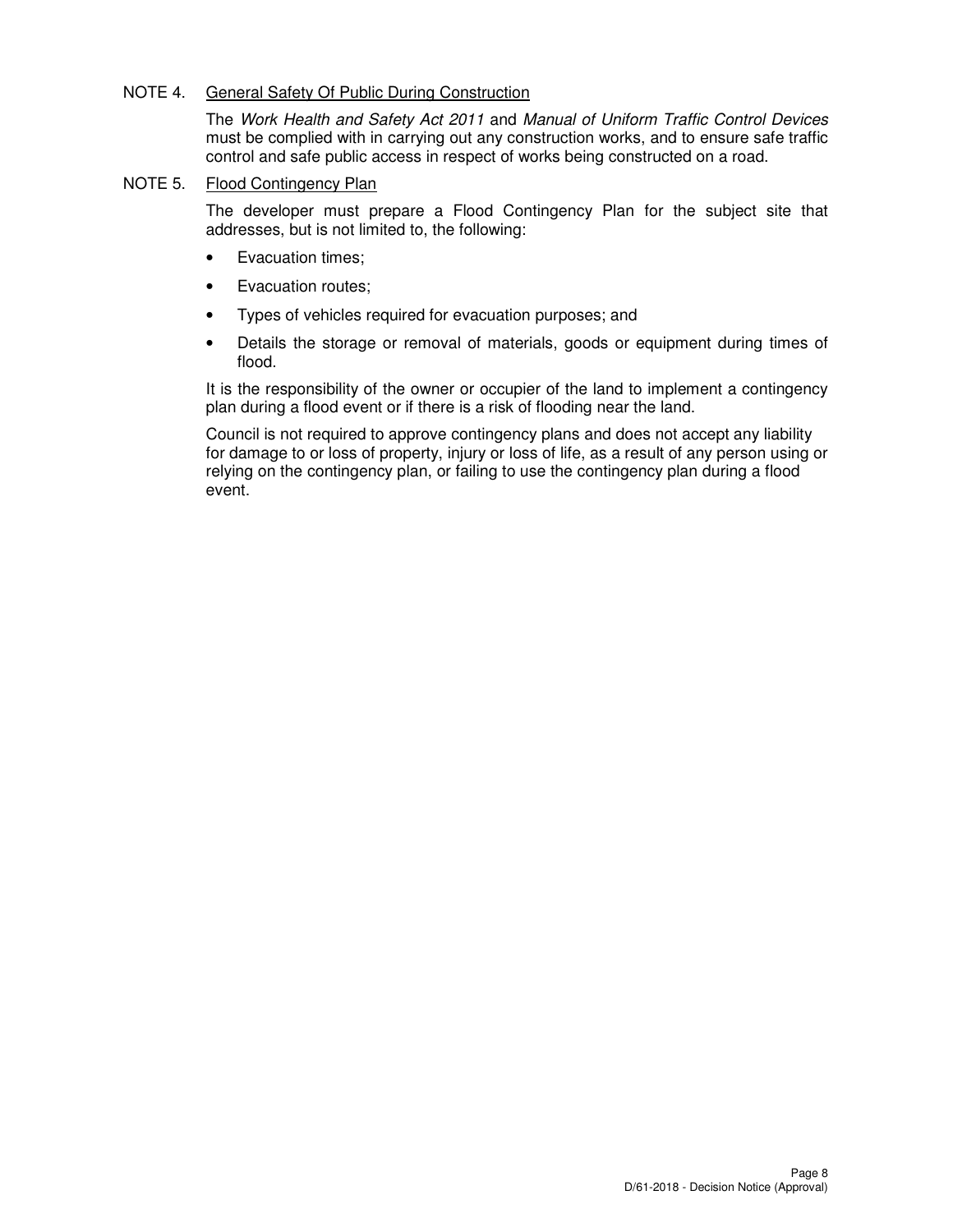

# **Attachment 2 - Appeal Rights**

PLANNING ACT 2016

The following is an extract from the Planning Act 2016 (Chapter 6)

#### **Appeal rights**

#### **229 Appeals to tribunal or P&E Court**

- (1) Schedule 1 states—
	- (a) matters that may be appealed to— (i) either a tribunal or the P&E Court; or (ii) only a tribunal; or (iii) only the P&E Court; and
	- (b) the person—
		- (i) who may appeal a matter (the **appellant**); and
		- (ii) who is a respondent in an appeal of the matter; and (iii) who is a co-respondent in an appeal of the matter; and
		- (iv) who may elect to be a co-respondent in an appeal of the matter.
- (2) An appellant may start an appeal within the appeal period.
- (3) The **appeal period** is—
	- (a) for an appeal by a building advisory agency—10 business days after a decision notice for the decision is given to the agency or
	- (b) for an appeal against a deemed refusal—at any time after the deemed refusal happens; or
	- (c) for an appeal against a decision of the Minister, under chapter 7, part 4, to register premises or to renew the registration of premises—20 business days after a notice is published under section 269(3)(a) or (4); or
	- (d) for an appeal against an infrastructure charges notice— 20 business days after the infrastructure charges notice is given to the person; or
	- (e) for an appeal about a deemed approval of a development application for which a decision notice has not been given—30 business days after the applicant gives the deemed approval notice to the assessment manager; or
	- (f) for any other appeal—20 business days after a notice of the decision for the matter, including an enforcement notice, is given to the person.
	- Note—

See the P&E Court Act for the court's power to extend the appeal period.

- (4) Each respondent and co-respondent for an appeal may be heard in the appeal.
- (5) If an appeal is only about a referral agency's response, the assessment manager may apply to the tribunal or P&E Court to withdraw from the appeal.
- (6) To remove any doubt, it is declared that an appeal against an infrastructure charges notice must not be about—
	- (a) the adopted charge itself; or
	- (b) for a decision about an offset or refund—
		- (i) the establishment cost of trunk infrastructure identified in a LGIP; or
		- (ii) the cost of infrastructure decided using the method
- included in the local government's charges resolution. **230 Notice of appeal**
- (1) An appellant starts an appeal by lodging, with the registrar of the tribunal or P&E Court, a notice of appeal that—
	- (a) is in the approved form; and
	- (b) succinctly states the grounds of the appeal.
- (2) The notice of appeal must be accompanied by the required fee.
- (3) The appellant or, for an appeal to a tribunal, the registrar must, within the service period, give a copy of the notice of appeal to—
- (a) the respondent for the appeal; and
- (b) each co-respondent for the appeal; and
- (c) for an appeal about a development application under schedule 1, table 1, item 1—each principal submitter for the development application; and
- (d) for an appeal about a change application under schedule 1, table 1, item 2—each principal submitter for the change application; and
- (e) each person who may elect to become a co-respondent for the appeal, other than an eligible submitter who is not a principal submitter in an appeal under paragraph  $(c)$  or  $(d)$ ; and
- (f) for an appeal to the P&E Court—the chief executive; and
- (g) for an appeal to a tribunal under another Act—any other person who the registrar considers appropriate.
- (4) The **service period** is—
	- (a) if a submitter or advice agency started the appeal in the P&E Court—2 business days after the appeal is started; or
	- (b) otherwise—10 business days after the appeal is started.
- (5) A notice of appeal given to a person who may elect to be a co-respondent must state the effect of subsection
- (6) A person elects to be a co-respondent by filing a notice of election, in the approved form, within 10 business days after the notice of appeal is given to the person*.*
- **231 Other appeals**
- (1) Subject to this chapter, schedule 1 and the P&E Court Act, unless the Supreme Court decides a decision or other matter under this Act is affected by jurisdictional error, the decision or matter is non-appealable.
- (2) The Judicial Review Act 1991, part 5 applies to the decision or matter to the extent it is affected by jurisdictional error.
- (3) A person who, but for subsection (1) could have made an application under the Judicial Review Act 1991 in relation to the decision or matter, may apply under part 4 of that Act for a statement of reasons in relation to the decision or matter.
- (4) In this section— **decision** includes—
	- (a) conduct engaged in for the purpose of making a decision; and
	- (b) other conduct that relates to the making of a decision; and
	- (c) the making of a decision or the failure to make a decision; and
	- (d) a purported decision; and
	- (e) a deemed refusal.

**non-appealable**, for a decision or matter, means the decision or matter—

- (a) is final and conclusive; and
- (b) may not be challenged, appealed against, reviewed, quashed, set aside or called into question in any other way under the Judicial Review Act 1991 or otherwise, whether by the Supreme Court, another court, a tribunal or another entity; and
- (c) is not subject to any declaratory, injunctive or other order of the Supreme Court, another court, a tribunal or another entity on any ground.

#### **232 Rules of the P&E Court**

- (1) A person who is appealing to the P&E Court must comply with the rules of the court that apply to the appeal.
- (2) However, the P&E Court may hear and decide an appeal even if the person has not complied with rules of the P&E Court.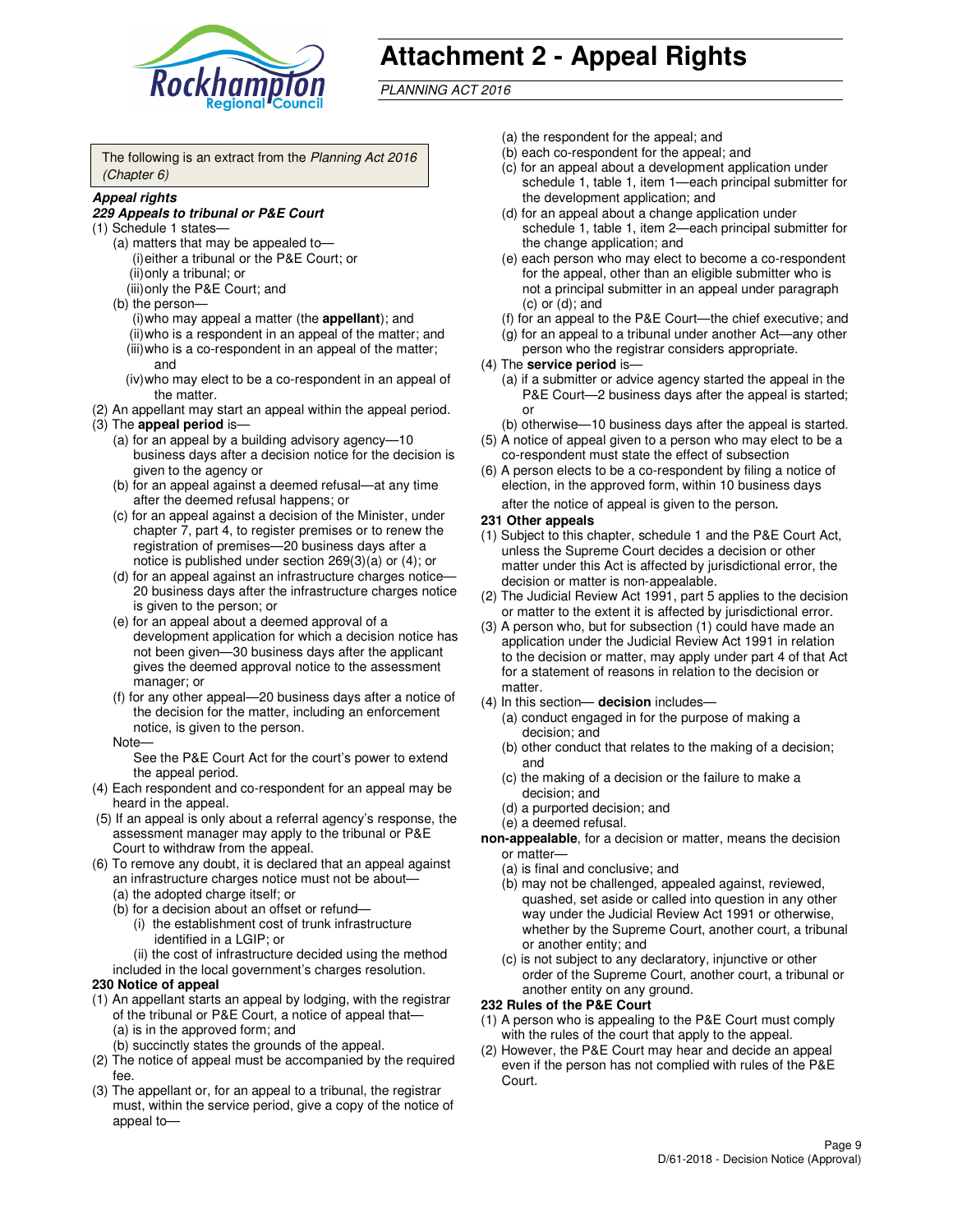

## **Appeal Rights**

PLANNING ACT 2016

## **Schedule 1**

## **Appeals section 229**

#### **1 Appeal rights and parties to appeals**

- (1) Table 1 states the matters that may be appealed to—(a) the P&E court; or (b) a tribunal.
- (2) However, table 1 applies to a tribunal only if the matter involves—
	- (a) the refusal, or deemed refusal of a development application, for—
	- (i) a material change of use for a classified building; or
	- (ii) operational work associated with building work, a retaining wall, or a tennis court; or
	- (b) a provision of a development approval for—
	- (i) a material change of use for a classified building; or
- (ii) operational work associated with building work, a retaining wall, or a tennis court; or
	- (c) if a development permit was applied for—the decision to give a preliminary approval for—
		- (i) a material change of use for a classified building; or
		- (ii) operational work associated with building work, a retaining wall, or a tennis court; or
	- (d) a development condition if—
		- (i) the development approval is only for a material change of use that involves the use of a building classified under the Building Code as a class 2 building; and
		- (ii) the building is, or is proposed to be, not more than 3 storeys; and
		- (iii) the proposed development is for not more than 60 sole-occupancy units; or
	- (e) a decision for, or a deemed refusal of, an extension application for a development approval that is only for a material change of use of a classified building; or
	- (f) a decision for, or a deemed refusal of, a change application for a development approval that is only for a material change of use of a classified building; or
	- (g) a matter under this Act, to the extent the matter relates to—
		- (i) the Building Act, other than a matter under that Act that may or must be decided by the Queensland Building and Construction Commission; or
		- (ii) the Plumbing and Drainage Act, part 4 or 5; or
	- (h) a decision to give an enforcement notice in relation to a matter under paragraphs (a) to (g); or
	- (i) a decision to give an infrastructure charges notice; or
	- (j) the refusal, or deemed refusal, of a conversion application; or
	- (k) a matter that, under another Act, may be appealed to the tribunal; or
	- (l) a matter prescribed by regulation.
- (3) Also, table 1 does not apply to a tribunal if the matter
	- involves—
	- (a) for a matter in subsection  $(2)(a)$  to  $(d)$ 
		- (i) a development approval for which the development application required impact assessment; and
		- (ii) a development approval in relation to which the assessment manager received a properly made submission for the development application; or
	- (b) a provision of a development approval about the identification or inclusion, under a variation approval, of a matter for the development.
- (4) Table 2 states the matters that may be appealed only to the P&E Court.
- (5) Table 3 states the matters that may be appealed only to the tribunal.
- (6) In each table—
	- (a) column 1 states the appellant in the appeal; and
	- (b) column 2 states the respondent in the appeal; and
	- (c) column 3 states the co-respondent (if any) in the appeal; and
	- (d) column 4 states the co-respondents by election (if any) in the appeal.
- $(7)$  If the chief executive receives a notice of appeal under section  $230(3)(f)$ , the chief executive may elect to be a corespondent in the appeal.

| Table 1<br>Appeals to the P&E Court and, for certain matters, to a tribunal                                      |                                                                                                                                |                                                                                          |                                                       |  |
|------------------------------------------------------------------------------------------------------------------|--------------------------------------------------------------------------------------------------------------------------------|------------------------------------------------------------------------------------------|-------------------------------------------------------|--|
| 1. Development applications<br>An appeal may be made against-<br>(c) a provision of the development approval; or | (a) the refusal of all or part of the development application; or<br>(b) the deemed refusal of the development application; or | (d) if a development permit was applied for—the decision to give a preliminary approval. |                                                       |  |
| Column 3<br>Column 4<br>Column 2<br>Column 1                                                                     |                                                                                                                                |                                                                                          |                                                       |  |
| Appellant                                                                                                        | Respondent                                                                                                                     | Co-respondent                                                                            | Co-respondent by election                             |  |
|                                                                                                                  |                                                                                                                                | (if any)                                                                                 | $($ if any $)$                                        |  |
| The applicant                                                                                                    | The assessment<br>manager                                                                                                      | If the appeal is about<br>a concurrence                                                  | 1 A concurrence agency that is<br>not a co-respondent |  |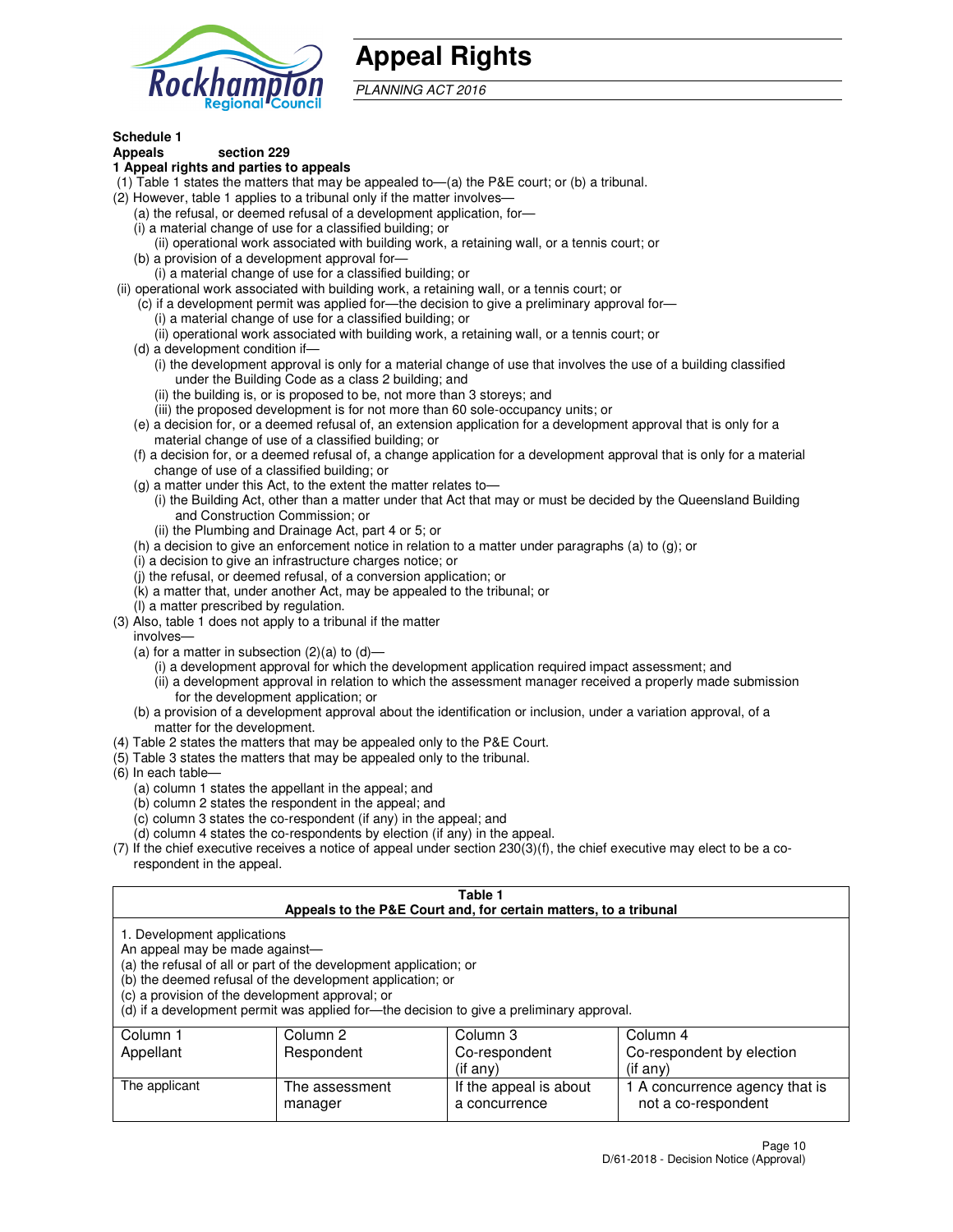|                                                                                                                                                                                                         | Table 1<br>Appeals to the P&E Court and, for certain matters, to a tribunal                                                   |                                                                 |                                                                                                                                                                                                                                                                                                                                                 |  |
|---------------------------------------------------------------------------------------------------------------------------------------------------------------------------------------------------------|-------------------------------------------------------------------------------------------------------------------------------|-----------------------------------------------------------------|-------------------------------------------------------------------------------------------------------------------------------------------------------------------------------------------------------------------------------------------------------------------------------------------------------------------------------------------------|--|
|                                                                                                                                                                                                         |                                                                                                                               | agency's referral<br>response-the<br>concurrence agency         | 2 If a chosen Assessment<br>manager is the respondent-<br>the prescribed assessment<br>manager<br>3 Any eligible advice agency for<br>the application<br>4 Any eligible submitter for the<br>application                                                                                                                                        |  |
| 2. Change applications<br>An appeal may be made against-<br>(b) a deemed refusal of a change application.                                                                                               |                                                                                                                               |                                                                 | (a) a responsible entity's decision for a change application, other than a decision made by the P&E court; or                                                                                                                                                                                                                                   |  |
| Column 1<br>Appellant                                                                                                                                                                                   | Column <sub>2</sub><br>Respondent                                                                                             | Column 3<br>Co-respondent<br>(if any)                           | Column 4<br>Co-respondent by election<br>(if any)                                                                                                                                                                                                                                                                                               |  |
| 1 The applicant<br>2 If the responsible<br>entity is the<br>assessment<br>manager-an<br>affected entity that<br>gave a pre-request<br>notice or response<br>notice                                      | The responsible<br>entity                                                                                                     | If an affected entity<br>starts the appeal-the<br>applicant     | 1 A concurrence agency for the<br>development application<br>2 If a chosen assessment<br>manager is the respondent-<br>the prescribed assessment<br>manager<br>3 A private certifier for the<br>development application<br>4 Any eligible advice agency for<br>the change application<br>5 Any eligible submitter for the<br>change application |  |
| 3. Extension applications<br>An appeal may be made against-                                                                                                                                             | (a) the assessment manager's decision about an extension application; or<br>(b) a deemed refusal of an extension application. |                                                                 |                                                                                                                                                                                                                                                                                                                                                 |  |
| Column 1<br>Appellant                                                                                                                                                                                   | Column <sub>2</sub><br>Respondent                                                                                             | Column 3<br>Co-respondent<br>(if any)                           | Column 4<br>Co-respondent by election<br>(if any)                                                                                                                                                                                                                                                                                               |  |
| 1 The applicant<br>1<br>For a matter other<br>2<br>than a deemed<br>refusal of an<br>extension<br>application $-$ a<br>concurrence<br>agency, other than<br>the chief executive,<br>for the application | The assessment<br>manager                                                                                                     | If a concurrence<br>agency starts the<br>appeal - the applicant | If a chosen assessment<br>manager is the respondent – the<br>prescribed assessment manager                                                                                                                                                                                                                                                      |  |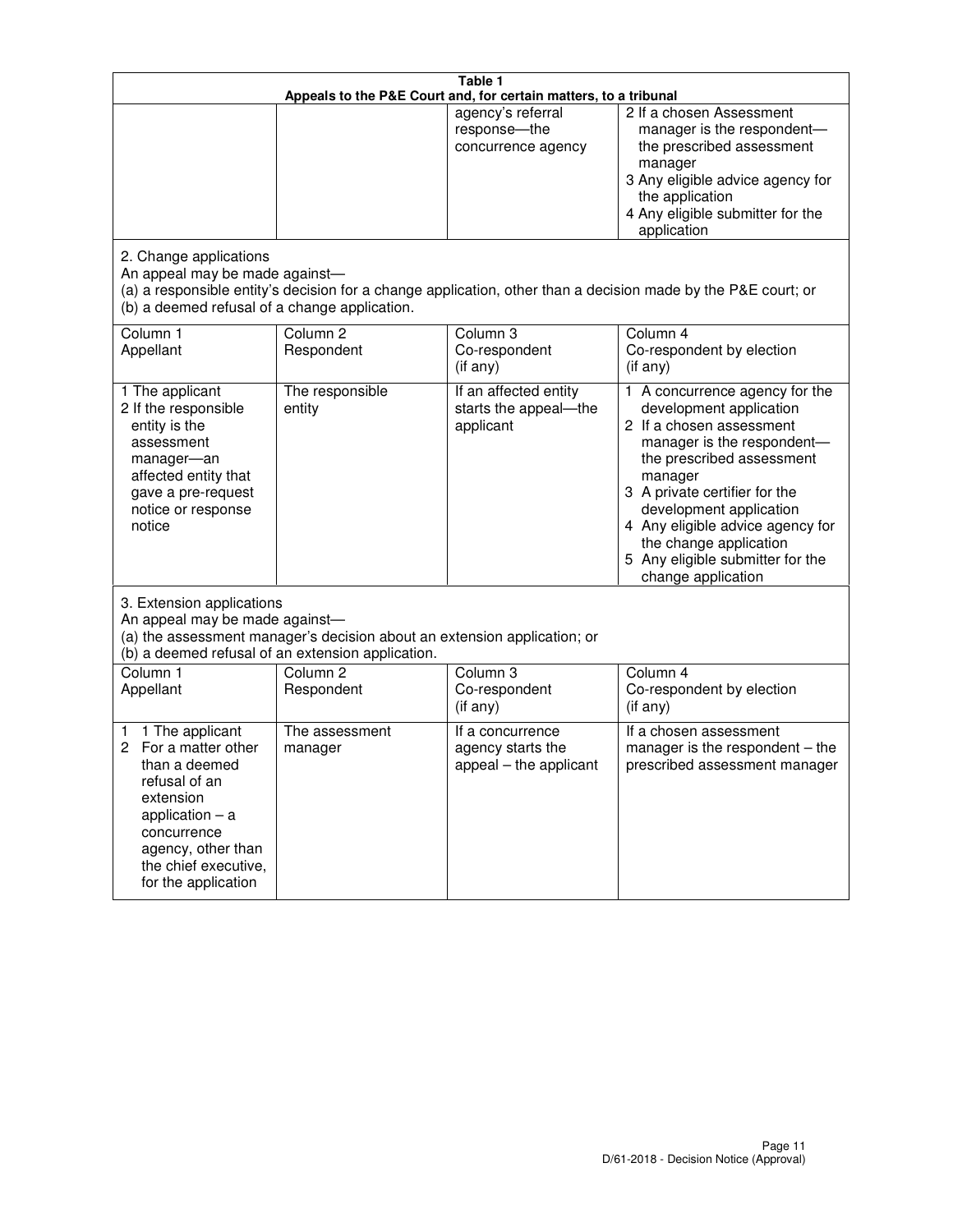#### **Table 1 Appeals to the P&E Court and, for certain matters, to a tribunal**

4. Infrastructure charges notices

An appeal may be made against an infrastructure charges notice on 1 or more of the following grounds

- a) The notice involved an error relating to
	- (i) The application of the relevant adopted charge; or

Examples of errors in applying an adopted charge –

- The incorrect application of gross floor area for a non-residential development
- Applying an incorrect 'use category', under a regulation, to the development
	- (i) The working out of extra demands, for section 120; or
	- (ii) An offset or refund; or
- b) The was no decision about an offset or refund; or
- c) If the infrastructure charges notice states a refund will be given the timing for giving the refund; or
- d) The amount of the charge is so unreasonable that no reasonable relevant local government could have imposed the amount.

| Column 1<br>Appellant                                    | Column 2<br>Respondent                                                    | Column 3<br>Co-respondent<br>$($ if any $)$ | Column 4<br>Co-respondent by election<br>$($ if any $)$ |
|----------------------------------------------------------|---------------------------------------------------------------------------|---------------------------------------------|---------------------------------------------------------|
| The person given the<br>Infrastructure charges<br>notice | The local government<br>that gave the<br>infrastructure charges<br>notice |                                             |                                                         |

5. Conversion applications

An appeal may be made against—

(a) the refusal of a conversion application; or

(b) a deemed refusal of a conversion application.

| Column 1<br>Appellant | Column 2<br>Respondent                                                  | Column 3<br>Co-respondent<br>$($ if any $)$ | Column 4<br>Co-respondent by election<br>$($ if any $)$ |
|-----------------------|-------------------------------------------------------------------------|---------------------------------------------|---------------------------------------------------------|
| The applicant         | The local government<br>to which the conversion<br>application was made |                                             |                                                         |

6. Enforcement notices

An appeal may be made against the decision to give an enforcement notice.

| Column 1<br>Appellant                      | Column 2<br>Respondent       | Column 3<br>Co-respondent<br>$($ if any $)$ | Column 4<br>Co-respondent by election<br>(if any)                                                                                                                          |
|--------------------------------------------|------------------------------|---------------------------------------------|----------------------------------------------------------------------------------------------------------------------------------------------------------------------------|
| The person given the<br>enforcement notice | The enforcement<br>authority |                                             | If the enforcement authority is<br>not the local government for<br>the premises in relation to which<br>the offence is alleged to have<br>happened-the local<br>government |

#### **Table 2 Appeals to the P&E Court only**

1. Appeals from tribunal

An appeal may be made against a decision of a tribunal, other than a decision under

section 252, on the ground of—

(a) an error or mistake in law on the part of the tribunal; or

(b) jurisdictional error.

| Column 1<br>Appellant                             | Column 2<br>Respondent                                    | Column 3<br>Co-respondent<br>(if any) | Column 4<br>Co-respondent by election<br>(if any) |
|---------------------------------------------------|-----------------------------------------------------------|---------------------------------------|---------------------------------------------------|
| A party to the<br>proceedings for the<br>decision | The other party to the<br>proceedings for the<br>decision | $\overline{\phantom{a}}$              |                                                   |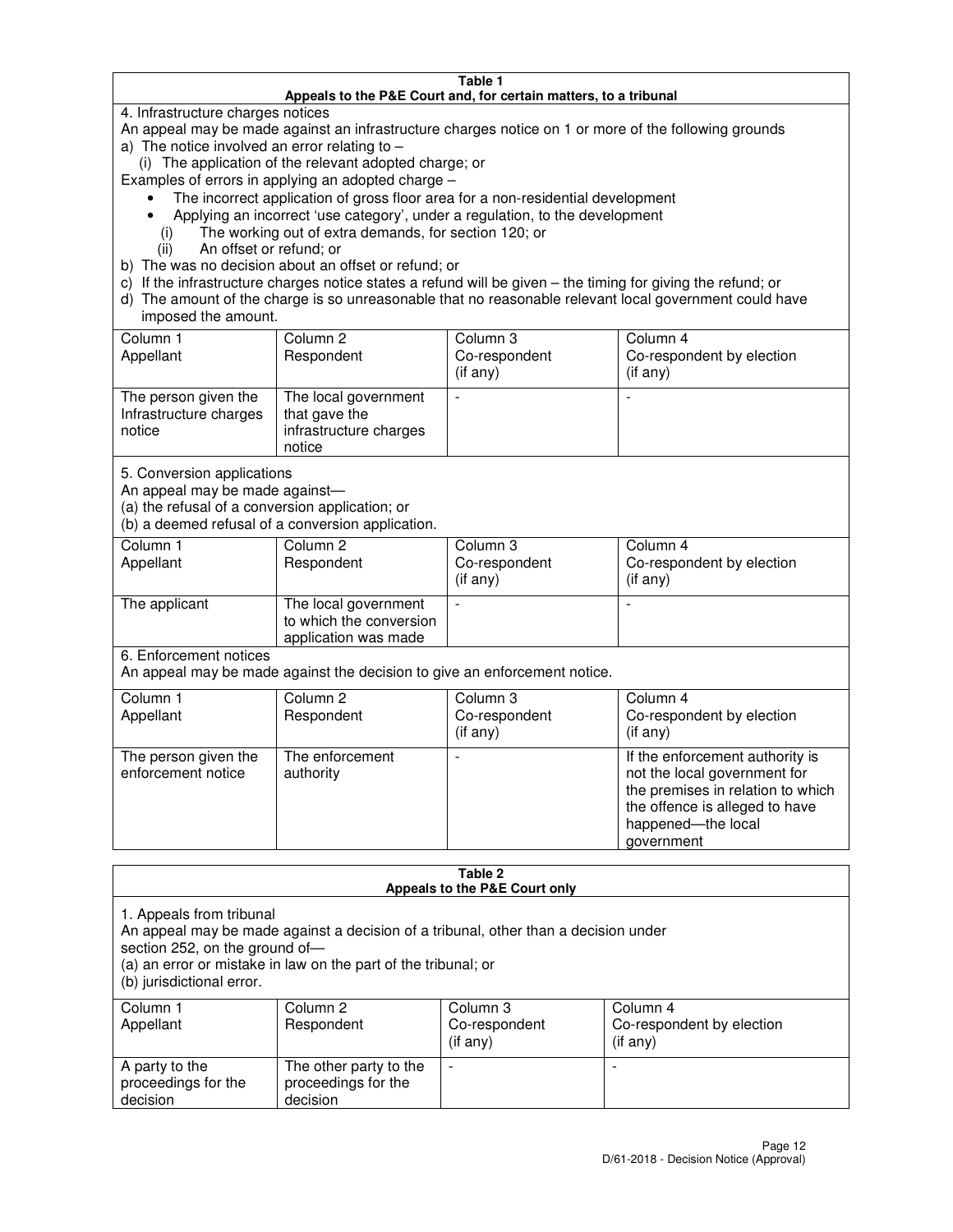#### **Table 2 Appeals to the P&E Court only**

2. Eligible submitter appeals

An appeal may be made against the decision to give a development approval, or an approval for a change application, to the extent that the decision relates to—

(a) any part of the development application for the development approval that required impact assessment; or (b) a variation request.

| Column 1<br>Appellant                                                                                                                                                                                                                                                                                                                                                                                              | Column 2<br>Respondent                                                                                                     | Column 3<br>Co-respondent<br>(if any)                                                                                   | Column 4<br>Co-respondent by election<br>$(if$ any)  |  |
|--------------------------------------------------------------------------------------------------------------------------------------------------------------------------------------------------------------------------------------------------------------------------------------------------------------------------------------------------------------------------------------------------------------------|----------------------------------------------------------------------------------------------------------------------------|-------------------------------------------------------------------------------------------------------------------------|------------------------------------------------------|--|
| 1 For a development<br>application-an<br>eligible submitter for<br>the development<br>application<br>2 For a change<br>application-an<br>eligible submitter for<br>the change<br>application                                                                                                                                                                                                                       | 1 For a development<br>application-the<br>assessment<br>manager<br>2 For a change<br>application-the<br>responsible entity | 1 The applicant<br>2 If the appeal is<br>about a concurrence<br>agency's referral<br>response-the<br>concurrence agency | Another eligible<br>submitter for the<br>application |  |
| 3. Eligible submitter and eligible advice agency appeals<br>An appeal may be made against a provision of a development approval, or failure to<br>include a provision in the development approval, to the extent the matter relates to-<br>(a) any part of the development application or the change application, for the development approval, that<br>required impact assessment; or<br>(b) a variation request. |                                                                                                                            |                                                                                                                         |                                                      |  |
| Column 1<br>Appellant                                                                                                                                                                                                                                                                                                                                                                                              | Column <sub>2</sub><br>Respondent                                                                                          | Column 3<br>Co-respondent<br>(if any)                                                                                   | Column 4<br>Co-respondent by election<br>(if any)    |  |

| . .                                                                                                                                                                                                                                                                                           |                                                                                                                            | (if any)                                                                                                                  | (if any)                                          |
|-----------------------------------------------------------------------------------------------------------------------------------------------------------------------------------------------------------------------------------------------------------------------------------------------|----------------------------------------------------------------------------------------------------------------------------|---------------------------------------------------------------------------------------------------------------------------|---------------------------------------------------|
| 1 For a development<br>application-an<br>eligible submitter for<br>the development<br>application<br>2 For a change<br>application-an<br>eligible submitter for<br>the change<br>application<br>3 An eligible advice<br>agency for the<br>development<br>application or<br>change application | 1 For a development<br>application-the<br>assessment<br>manager<br>2 For a change<br>application-the<br>responsible entity | 1 The applicant<br>2 If the appeal is<br>about a concurrence<br>agency's referral<br>response---the<br>concurrence agency | Another eligible submitter for the<br>application |
|                                                                                                                                                                                                                                                                                               |                                                                                                                            |                                                                                                                           |                                                   |

4. Compensation claims

An appeal may be made against—

(a) a decision under section 32 about a compensation claim; or

(b) a decision under section 265 about a claim for compensation; or

(c) a deemed refusal of a claim under paragraph (a) or (b).

| Column 1<br>Appellant                      | Column 2<br>Respondent                                 | Column 3<br>Co-respondent<br>$($ if any $)$ | Column 4<br>Co-respondent by election<br>(if any) |  |
|--------------------------------------------|--------------------------------------------------------|---------------------------------------------|---------------------------------------------------|--|
| A person dissatisfied<br>with the decision | The local<br>government to which<br>the claim was made |                                             |                                                   |  |
| 5. Registered premises                     |                                                        |                                             |                                                   |  |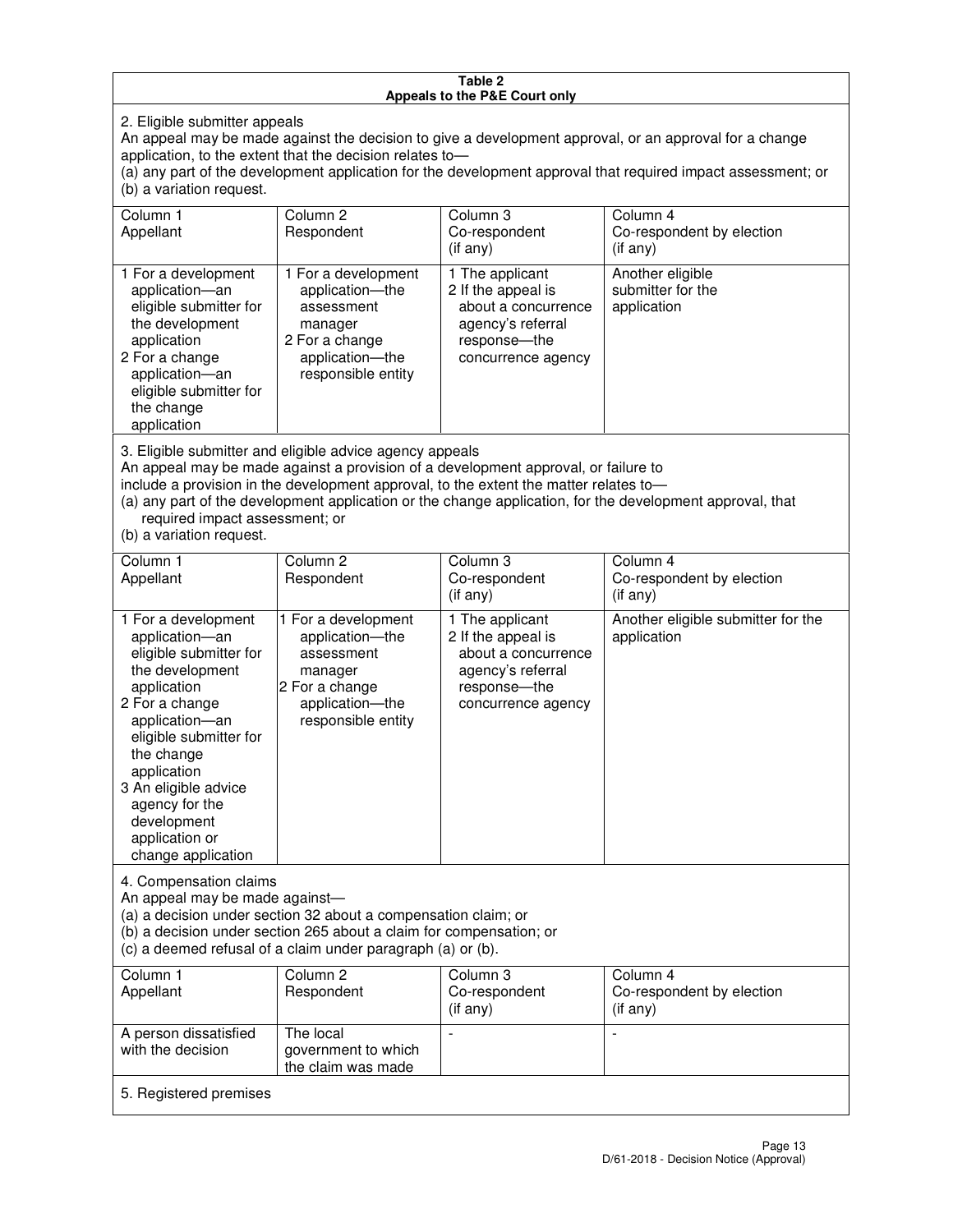| Table 2                                                                                                                                                                                                                                                                                                              |                                   |                                                                           |                                                                                                                                                                             |  |
|----------------------------------------------------------------------------------------------------------------------------------------------------------------------------------------------------------------------------------------------------------------------------------------------------------------------|-----------------------------------|---------------------------------------------------------------------------|-----------------------------------------------------------------------------------------------------------------------------------------------------------------------------|--|
| Appeals to the P&E Court only<br>An appeal may be made against a decision of the Minister under chapter 7, part 4.                                                                                                                                                                                                   |                                   |                                                                           |                                                                                                                                                                             |  |
| Column 1                                                                                                                                                                                                                                                                                                             | Column <sub>2</sub>               | Column <sub>3</sub>                                                       | Column 4                                                                                                                                                                    |  |
| Appellant                                                                                                                                                                                                                                                                                                            | Respondent                        | Co-respondent<br>(if any)                                                 | Co-respondent by election<br>(if any)                                                                                                                                       |  |
| 1 A person given a<br>decision notice about<br>the decision<br>2 If the decision is to<br>register premises or<br>renew the<br>registration of<br>premises-an owner<br>or occupier of<br>premises in the<br>affected area for the<br>registered premises<br>who is dissatisfied<br>with the decision                 | <b>The Minister</b>               | ÷,                                                                        | If an owner or occupier starts the<br>appeal – the owner of the<br>registered premises                                                                                      |  |
| 6. Local laws<br>An appeal may be made against a decision of a local government, or conditions applied,<br>under a local law about-<br>(a) the use of premises, other than a use that is the natural and ordinary consequence of prohibited<br>development; or<br>(b) the erection of a building or other structure. |                                   |                                                                           |                                                                                                                                                                             |  |
| Column 1<br>Appellant                                                                                                                                                                                                                                                                                                | Column <sub>2</sub><br>Respondent | Column 3<br>Co-respondent<br>(if any)                                     | Column 4<br>Co-respondent by election<br>(if any)                                                                                                                           |  |
| A person who-<br>(a) applied for the<br>decision; and<br>(b) is dissatisfied with<br>the decision or<br>conditions.                                                                                                                                                                                                  | The local government              |                                                                           |                                                                                                                                                                             |  |
|                                                                                                                                                                                                                                                                                                                      |                                   | Table 3<br>Appeals to the tribunal only                                   |                                                                                                                                                                             |  |
| 1. Building advisory agency appeals                                                                                                                                                                                                                                                                                  |                                   | work required code assessment against the building assessment provisions. | An appeal may be made against giving a development approval for building work to the extent the building                                                                    |  |
| Column 1<br>Appellant                                                                                                                                                                                                                                                                                                | Column <sub>2</sub><br>Respondent | Column 3<br>Co-respondent<br>(if any)                                     | Column 4<br>Co-respondent by election<br>(if any)                                                                                                                           |  |
| A building advisory<br>agency for the<br>development application<br>related to the approval                                                                                                                                                                                                                          | The assessment<br>manager         | The applicant                                                             | 1 A concurrence agency for the<br>development application<br>related to the approval<br>2 A private certifier for the<br>development application<br>related to the approval |  |
| 3. Certain decisions under the Building Act and the Plumbing and Drainage Act<br>An appeal may be made against a decision under-<br>(a) the Building Act, other than a decision made by the Queensland Building and Construction Commission; or<br>(b) the Plumbing and Drainage Act, part 4 or 5.                   |                                   |                                                                           |                                                                                                                                                                             |  |
| Column 1<br>Appellant                                                                                                                                                                                                                                                                                                | Column <sub>2</sub><br>Respondent | Column 3<br>Co-respondent<br>(if any)                                     | Column 4<br>Co-respondent by election<br>(if any)                                                                                                                           |  |